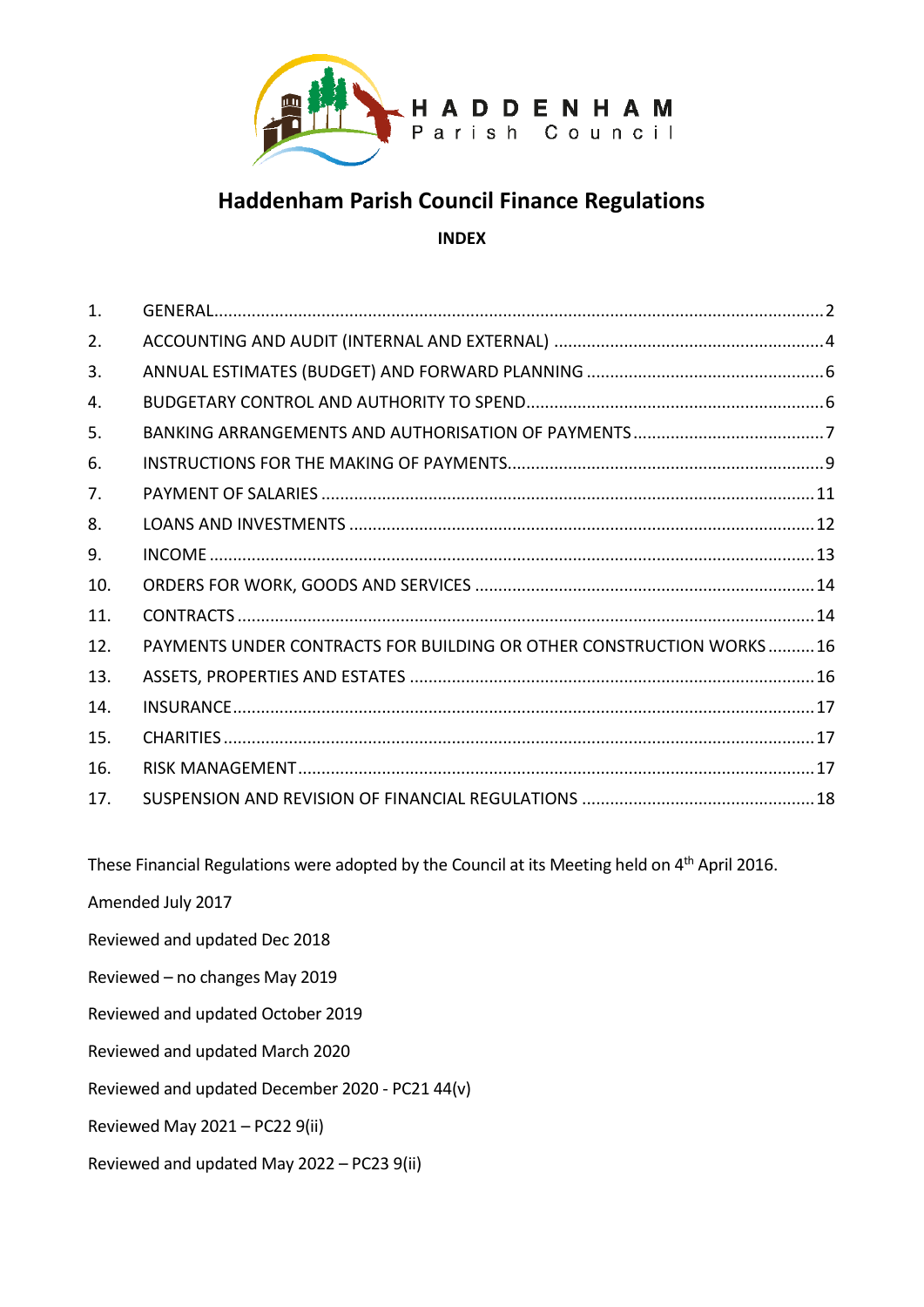## <span id="page-1-0"></span>**1. GENERAL**

- 1.1. These financial regulations govern the conduct of financial management by the council and may only be amended or varied by resolution of the council. Financial regulations are one of the council's three governing policy documents providing procedural guidance for members and officers. Financial regulations must be observed in conjunction with the council's standing orders<sup>1</sup> and any individual financial regulations relating to contracts.
- 1.2. The council is responsible in law for ensuring that its financial management is adequate and effective and that the council has a sound system of internal control which facilitates the effective exercise of the council's functions, including arrangements for the management of risk.
- 1.3. The council's accounting control systems must include measures:
	- for the timely production of accounts;
	- that provide for the safe and efficient safeguarding of public money;
	- to prevent and detect inaccuracy and fraud; and
	- identifying the duties of officers.
- 1.4. These financial regulations demonstrate how the council meets these responsibilities and requirements.
- 1.5. At least once a year, prior to approving the Annual Governance Statement, the council must review the effectiveness of its system of internal control which shall be in accordance with proper practices.
- 1.6. Deliberate or wilful breach of these Regulations by an employee may give rise to disciplinary proceedings.
- 1.7. Members of Council are expected to follow the instructions within these Regulations and not to entice employees to breach them. Failure to follow instructions within these Regulations brings the office of councillor into disrepute.
- 1.8. The Responsible Financial Officer (RFO) holds a statutory office to be appointed by the council. The Clerk has been appointed as RFO for this council and these regulations will apply accordingly.
- 1.9. The RFO;
	- acts under the policy direction of the council;
	- administers the council's financial affairs in accordance with all Acts, Regulations and proper practices;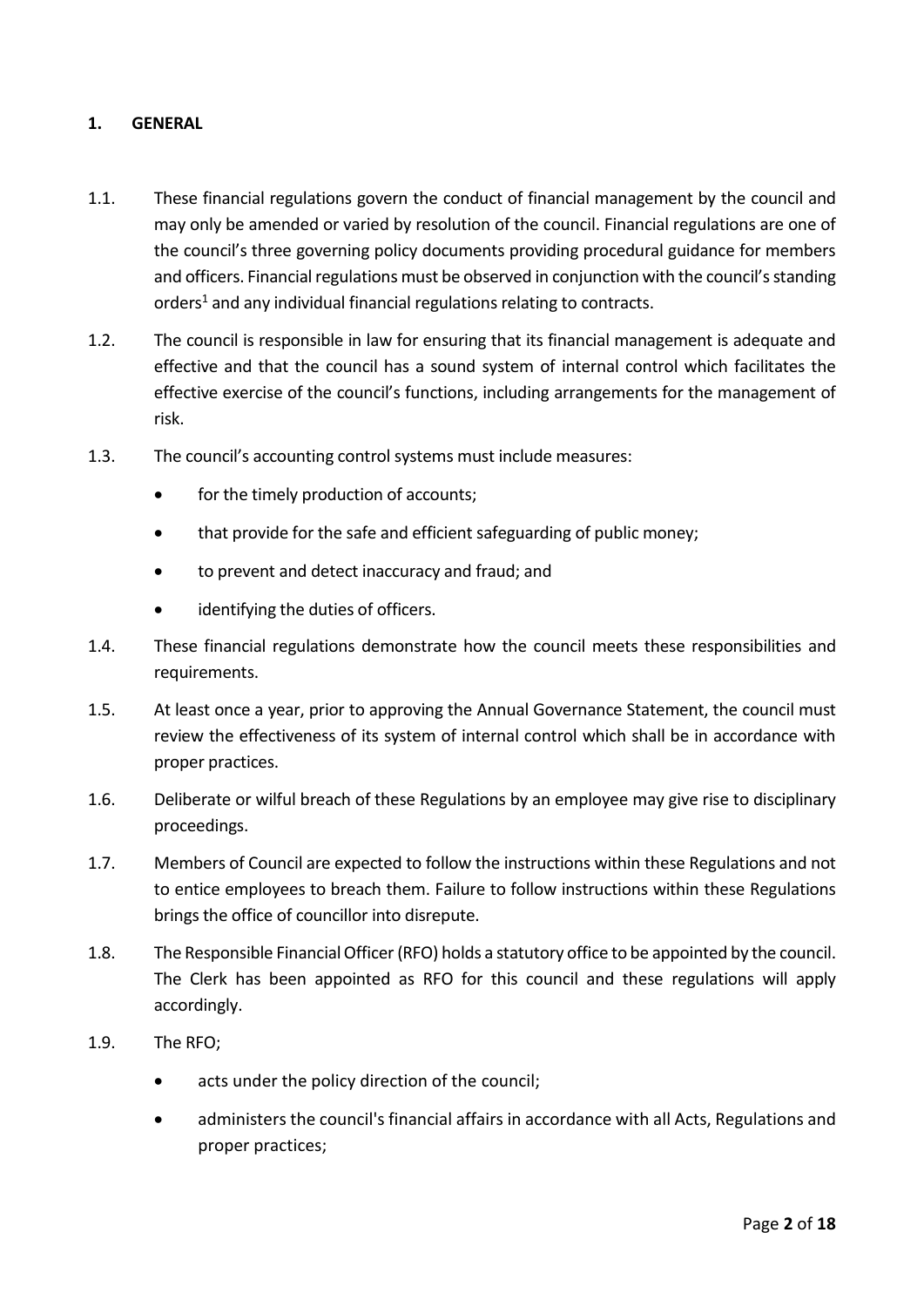- determines on behalf of the council its accounting records and accounting control systems;
- ensures the accounting control systems are observed;
- maintains the accounting records of the council up to date in accordance with proper practices;
- assists the council to secure economy, efficiency and effectiveness in the use of its resources; and
- produces financial management information as required by the council.
- 1.10. The accounting records determined by the RFO shall be sufficient to show and explain the council's transactions and to enable the RFO to ensure that any income and expenditure account and statement of balances, or record of receipts and payments and additional information, as the case may be, or management information prepared forthe council from time to time comply with the Accounts and Audit Regulations<sup>1</sup>.
- 1.11. The accounting records determined by the RFO shall in particular contain:
	- entries from day to day of all sums of money received and expended by the council and the matters to which the income and expenditure or receipts and payments account relate;
	- a record of the assets and liabilities of the council; and
	- wherever relevant, a record of the council's income and expenditure in relation to claims made, or to be made, for any contribution, grant or subsidy.
- 1.12. The accounting control systems determined by the RFO shall include:
	- procedures to ensure that the financial transactions of the council are recorded as soon as reasonably practicable and as accurately and reasonably as possible;
	- procedures to enable the prevention and detection of inaccuracies and fraud and the ability to reconstruct any lost records;
	- identification of the duties of officers dealing with financial transactions and division of responsibilities of those officers in relation to significant transactions;
	- procedures to ensure that uncollectable amounts, including any bad debts are not submitted to the council for approval to be written off except with the approval of the RFO and that the approvals are shown in the accounting records; and
	- measures to ensure that risk is properly managed.

<sup>1</sup> <sup>1</sup> Accounts and Audit (England) Regulations 2011/817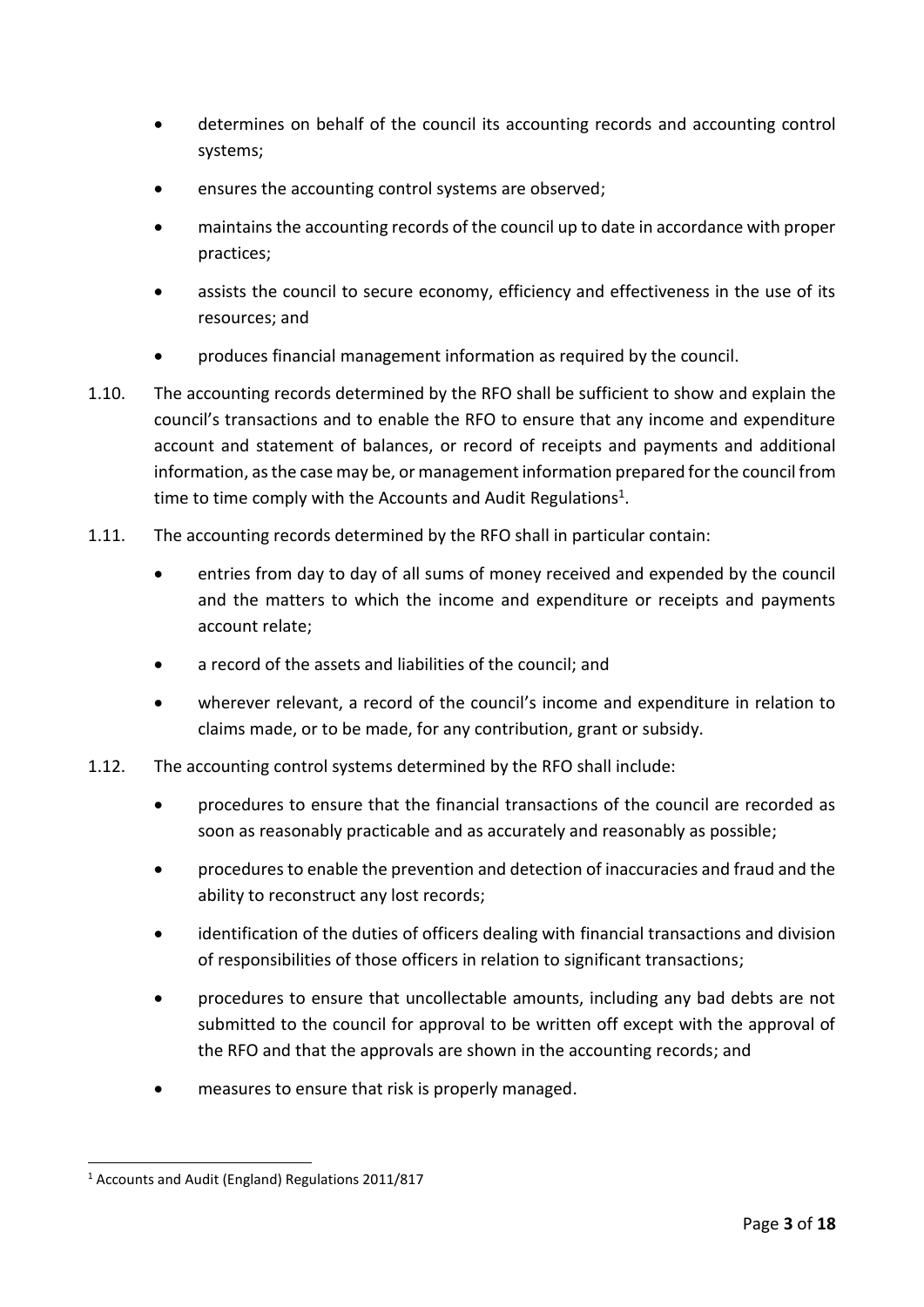- 1.13. The council is not empowered by these Regulations or otherwise to delegate certain specified decisions. In particular, any decision regarding:
	- setting the final budget or the precept (council tax requirement);
	- approving accounting statements;
	- approving an annual governance statement;
	- borrowing;
	- writing off bad debts;
	- declaring eligibility for the General Power of Competence; and
	- addressing recommendations in any report from the internal or external auditors, shall be a matter for the full council only.
- 1.14. In addition, the council must:
	- determine and keep under regular review the bank mandate for all council bank accounts;
	- approve any grant or a single commitment in excess of £5,000; and
	- in respect of the annual salary for any employee have regard to recommendations about annual salaries of employees made by the relevant committee in accordance with its terms of reference.
- 1.15. In these financial regulations, references to the Accounts and Audit Regulations or 'the regulations' shall mean the regulations issued under the provisions of section 27 of the Audit Commission Act 1998, or any superseding legislation, and then in force unless otherwise specified.

In these financial regulations the term 'proper practice' or 'proper practices' shall refer to guidance issued in *Governance and Accountability for Local Councils - a Practitioners' Guide (England)* issued by the Joint Practitioners Advisory Group (JPAG), available from the websites of NALC and the Society for Local Council Clerks (SLCC).

# <span id="page-3-0"></span>**2. ACCOUNTING AND AUDIT (INTERNAL AND EXTERNAL)**

- 2.1. All accounting procedures and financial records of the council shall be determined by the RFO in accordance with the Accounts and Audit Regulations, appropriate guidance and proper practices.
- 2.2. On a regular basis, at least once in each quarter, and at each financial year end, a member other than the Chairman shall be appointed to verify bank reconciliations for (all accounts)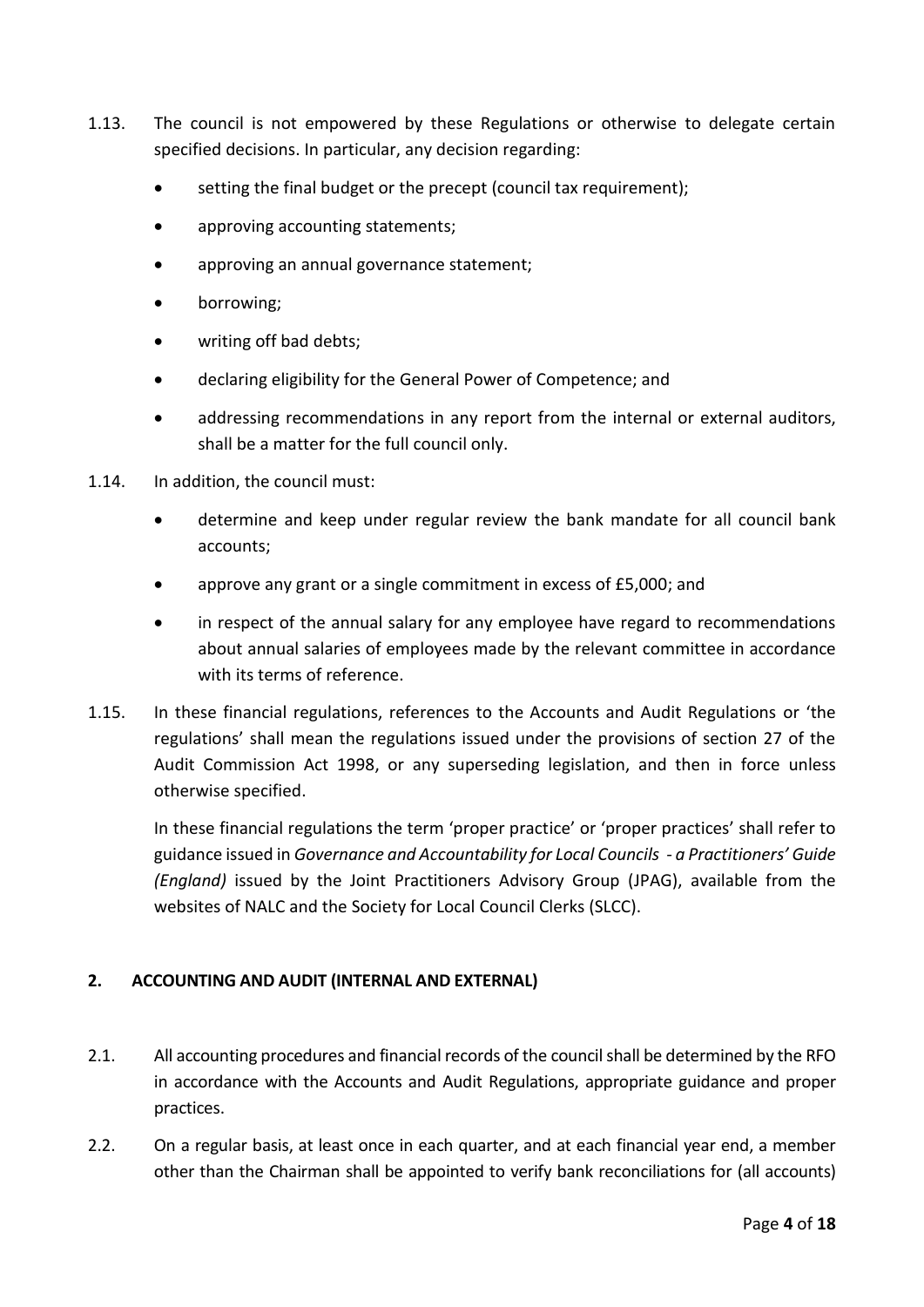produced by the RFO. The member shall sign the reconciliations and the original bank statements (or similar document) as evidence of verification. This activity shall on conclusion be reported, including any exceptions, to and noted by the council.

- 2.3. The RFO shall complete the annual statement of accounts, annual report, and any related documents of the council contained in the Annual Return (as specified in proper practices) as soon as practicable after the end of the financial year and having certified the accounts shall submit them and report thereon to the council within the timescales set by the Accounts and Audit Regulations.
- 2.4. The council shall ensure that there is an adequate and effective system of internal audit of its accounting records, and of its system of internal control in accordance with proper practices. Any officer or member of the council shall make available such documents and records as appear to the council to be necessary for the purpose of the audit and shall, as directed by the council, supply the RFO, internal auditor, or external auditor with such information and explanation as the council considers necessary for that purpose.
- 2.5. The internal auditor shall be appointed by and shall carry out the work in relation to internal controls required by the council in accordance with proper practices.
- 2.6. The internal auditor shall:
	- be competent and independent of the financial operations of the council;
	- report to council in writing, or in person, on a regular basis with a minimum of one annual written report during each financial year;
	- to demonstrate competence, objectivity and independence, be free from any actual or perceived conflicts of interest, including those arising from family relationships; and
	- have no involvement in the financial decision making, management or control of the council.
- 2.7. Internal or external auditors may not under any circumstances:
	- perform any operational duties for the council;
	- initiate or approve accounting transactions; or
	- direct the activities of any council employee, except to the extent that such employees have been appropriately assigned to assist the internal auditor.
- 2.8. For the avoidance of doubt, in relation to internal audit the terms 'independent' and 'independence' shall have the same meaning as is described in proper practices.
- 2.9. The RFO shall make arrangements for the exercise of electors' rights in relation to the accounts including the opportunity to inspect the accounts, books, and vouchers and display or publish any notices and statements of account required by Audit Commission Act 1998, or any superseding legislation, and the Accounts and Audit Regulations.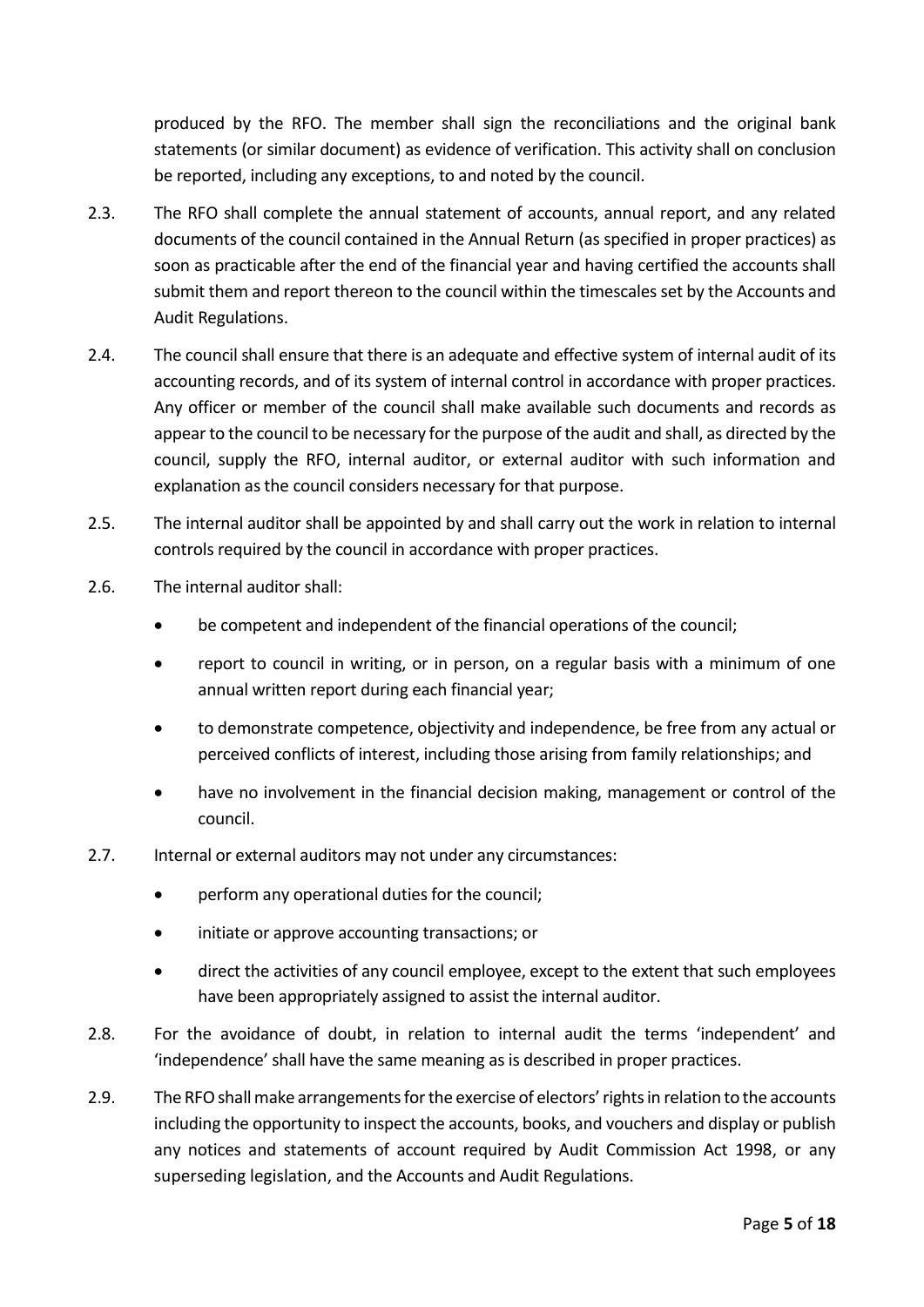2.10. The RFO shall, without undue delay, bring to the attention of all councillors any correspondence or report from internal or external auditors.

## <span id="page-5-0"></span>**3. ANNUAL ESTIMATES (BUDGET) AND FORWARD PLANNING**

- 3.1. Each committee shall review its three year forecast of revenue and capital receipts and payments. Having regard to the forecast, it shall thereafter formulate and submit proposals for the following financial year to the council not later than the end of November each year including any proposals for revising the forecast.
- 3.2. The RFO must each year, by no later than October, prepare detailed estimates of all receipts and payments including the use of reserves and all sources of funding for the following financial year in the form of a budget to be considered by the Finance and General Purposes Committee and the council.
- 3.3. The council shall consider annual budget proposals in relation to the council's three year forecast of revenue and capital receipts and payments including recommendations for the use of reserves and sources of funding and update the forecast accordingly.
- 3.4. The council shall fix the precept (council tax requirement), and relevant basic amount of council tax to be levied for the ensuing financial year not later than by the end of January each year. The RFO shall issue the precept to the billing authority and shall supply each member with a copy of the approved annual budget.
- 3.5. The approved annual budget shall form the basis of financial control for the ensuing year.

#### <span id="page-5-1"></span>**4. BUDGETARY CONTROL AND AUTHORITY TO SPEND**

- 4.1. Expenditure on revenue items may be authorised up to the amounts included for that class of expenditure in the approved budget. This authority is to be determined by:
	- the council for all items over £5,000;
	- a duly delegated committee of the council for items over £500; or
	- the Clerk, in conjunction with Chairman of Council or Chairman of the appropriate committee, for any items below £500.

Such authority is to be evidenced by a minute or by an authorisation slip duly signed by the Clerk, and where necessary also by the appropriate Chairman.

Contracts may not be disaggregated to avoid controls imposed by these regulations.

4.2. No expenditure may be authorised that will exceed the amount provided in the revenue budget for that class of expenditure other than by resolution of the council, or duly delegated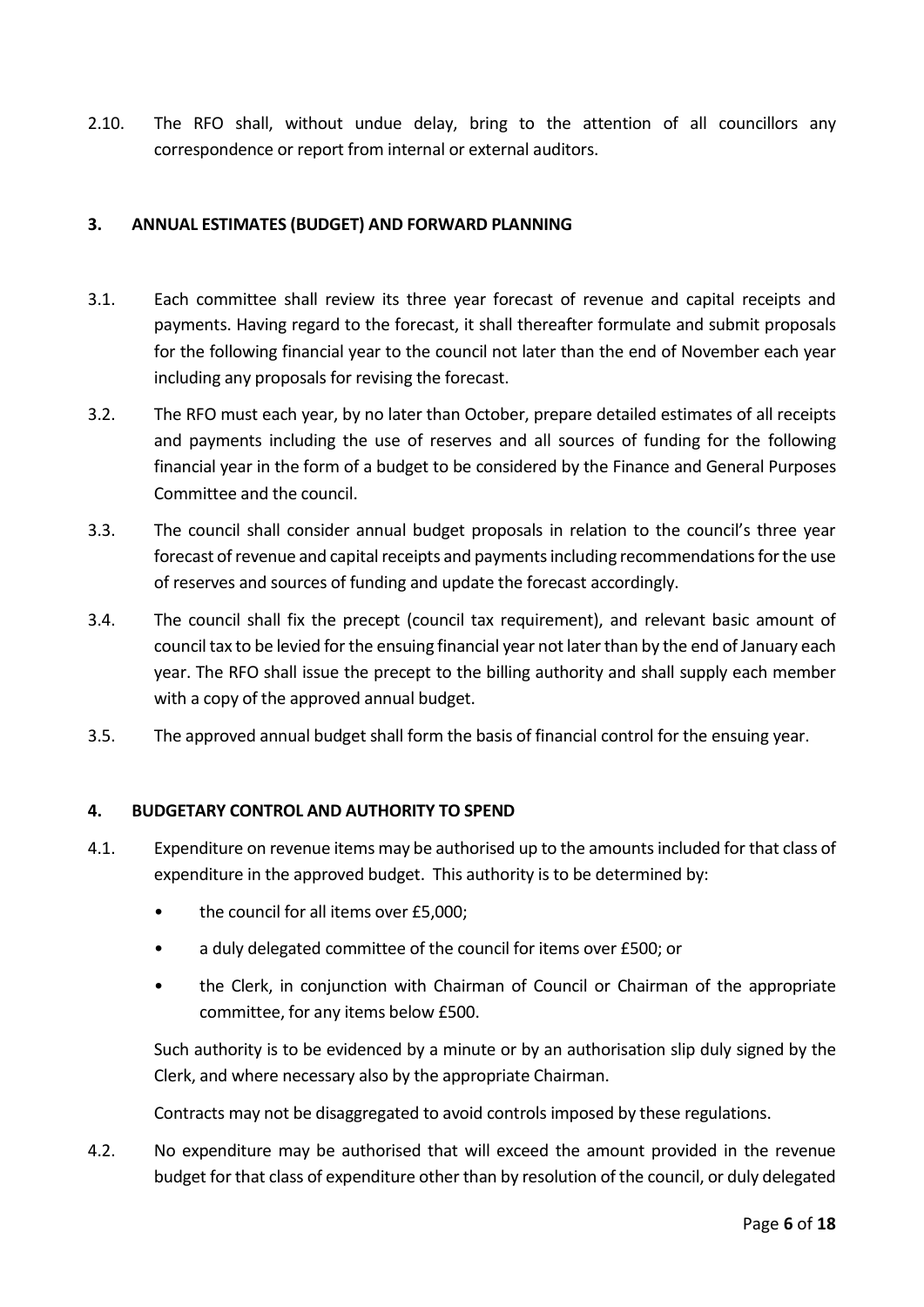committee. During the budget year and with the approval of council having considered fully the implications for public services, unspent and available amounts may be moved to other budget headings or to an earmarked reserve as appropriate ('virement').

- 4.3. Unspent provisions in the revenue or capital budgets for completed projects shall not be carried forward to a subsequent year.
- 4.4. The salary budgets are to be reviewed at least annually prior to budget setting for the precept for the following financial year and such review shall be evidenced by a hard copy schedule signed by the Clerk and the Chairman of Council or relevant committee. The RFO will inform committees of any changes impacting on their budget requirement for the coming year in good time.
- 4.5. In cases of extreme risk to the delivery of council services, the clerk may authorise revenue expenditure on behalf of the council which in the clerk's judgement it is necessary to carry out. Such expenditure includes repair, replacement or other work, whether or not there is any budgetary provision for the expenditure, subject to a limit of £500. The Clerk shall report such action to the chairman as soon as possible and to the council as soon as practicable thereafter.
- 4.6. No expenditure shall be authorised in relation to any capital project and no contract entered into or tender accepted involving capital expenditure unless the council is satisfied that the necessary funds are available and the requisite borrowing approval has been obtained.
- 4.7. All capital works shall be administered in accordance with the council's standing orders and financial regulations relating to contracts.
- 4.8. The RFO shall regularly provide the council with a statement of receipts and payments to date under each head of the budgets, comparing actual expenditure to the appropriate date against that planned as shown in the budget. These statements are to be prepared at least at the end of each financial quarter and shall show explanations of material variances. For this purpose "material" shall be in excess of 15% of the budget.
- 4.9. Changes in earmarked reserves shall be approved by council as part of the budgetary control process.

# <span id="page-6-0"></span>**5. BANKING ARRANGEMENTS AND AUTHORISATION OF PAYMENTS**

- 5.1. The council's banking arrangements, including the bank mandate, shall be made by the RFO and approved by the council; banking arrangements may not be delegated to a committee. They shall be regularly reviewed for safety and efficiency. The council shall seek credit references in respect of members or employees who act as signatories.
- 5.2. The RFO shall prepare a schedule of payments for noting, forming part of the Agenda for the Meeting and, together with the relevant invoices, present the schedule to council. The council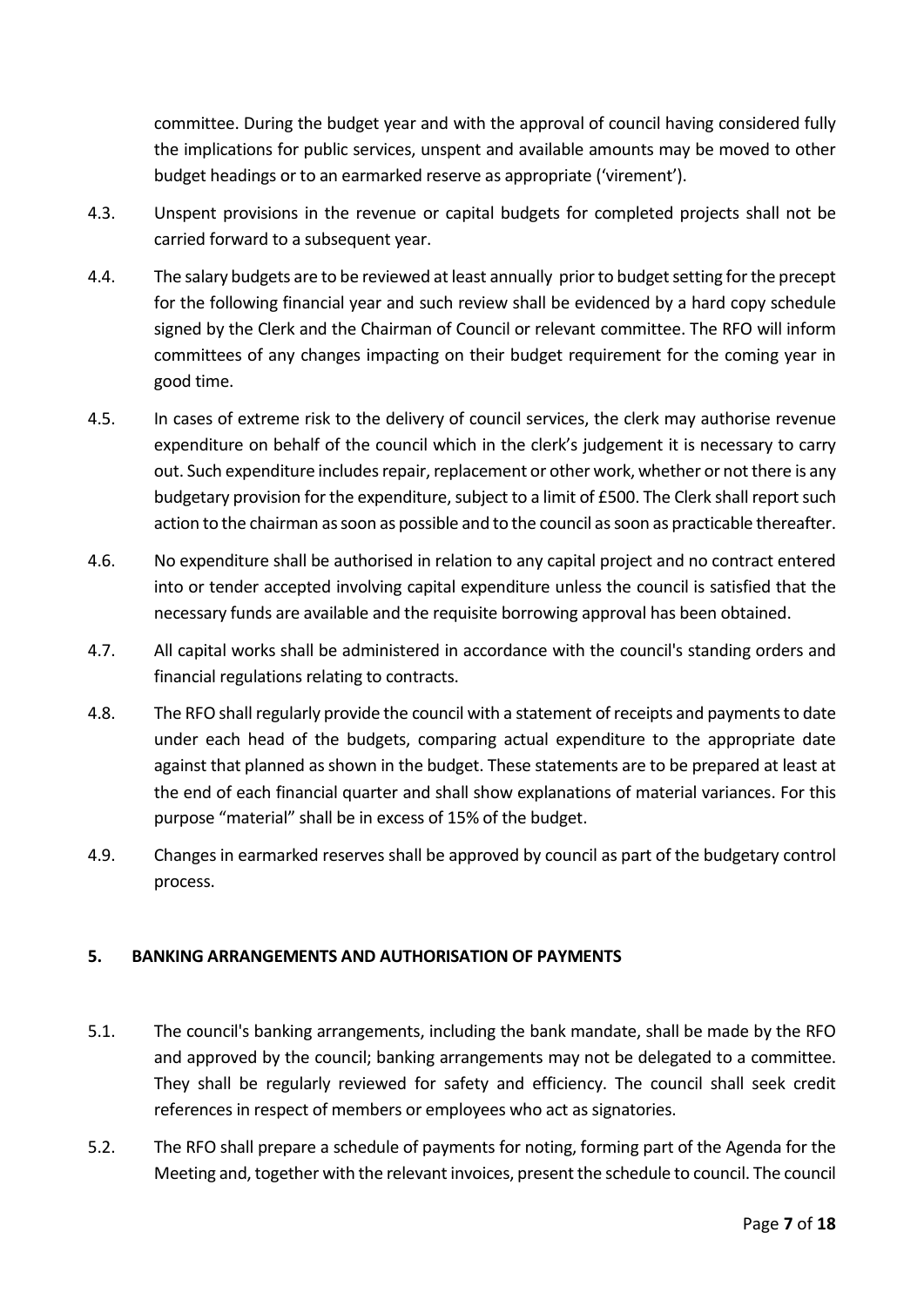shall review the schedule for compliance. The approved schedule shall be ruled off and initialled by the Chairman of the Meeting. A detailed list of all payments shall be disclosed within or as an attachment to the minutes of the meeting at which payment was authorised. Personal payments (including salaries, wages, expenses and any payment made in relation to the termination of a contract of employment) may be summarised to remove public access to any personal information.

- 5.3. All invoices for payment shall be examined, verified and certified by the RFO to confirm that the work, goods or services to which each invoice relates has been received, carried out, examined and represents expenditure previously approved by the council.
- 5.4. The RFO shall examine invoices for arithmetical accuracy and analyse them to the appropriate expenditure heading. The RFO shall take all steps to pay all invoices submitted, and which are in order.
- 5.5. The Clerk and RFO shall have delegated authority to authorise the payment of items only in the following circumstances:
	- a) If a payment is necessary to avoid a charge to interest under the Late Payment of Commercial Debts (Interest) Act 1998, and the due date for payment is before the next scheduled Meeting of council, where the Clerk and RFO certify that there is no dispute or other reason to delay payment, provided that a list of such payments shall be submitted to the next appropriate meeting of council;
	- b) An expenditure item authorised under 5.6 below (continuing contracts and obligations) provided that a list of such payments shall be submitted to the next appropriate meeting of council; or
	- c) fund transfers within the councils banking arrangements up to the sum of £100,000, provided that a list of such payments shall be submitted to the next appropriate meeting of council.
	- d) Where expenditure falls within the limit delegated to the Clerk or has been approved in advance by the council or an authorised committee the payment will be made on receipt of the invoice subject to 5.3 and 5.4 above. All payments made in this way will be reported to the council at the next appropriate meeting.
- 5.6. For each financial year the Clerk and RFO shall draw up a list of due payments which arise on a regular basis as the result of a continuing contract, statutory duty, or obligation (such as but not exclusively, Salaries, PAYE and NI, Superannuation Fund and regular maintenance contracts and the like for which council, or a duly authorised committee, may authorise payment for the year provided that the requirements of regulation 4.1 (Budgetary Controls) are adhered to, provided also that a list of such payments shall be submitted to the next appropriate meeting of council.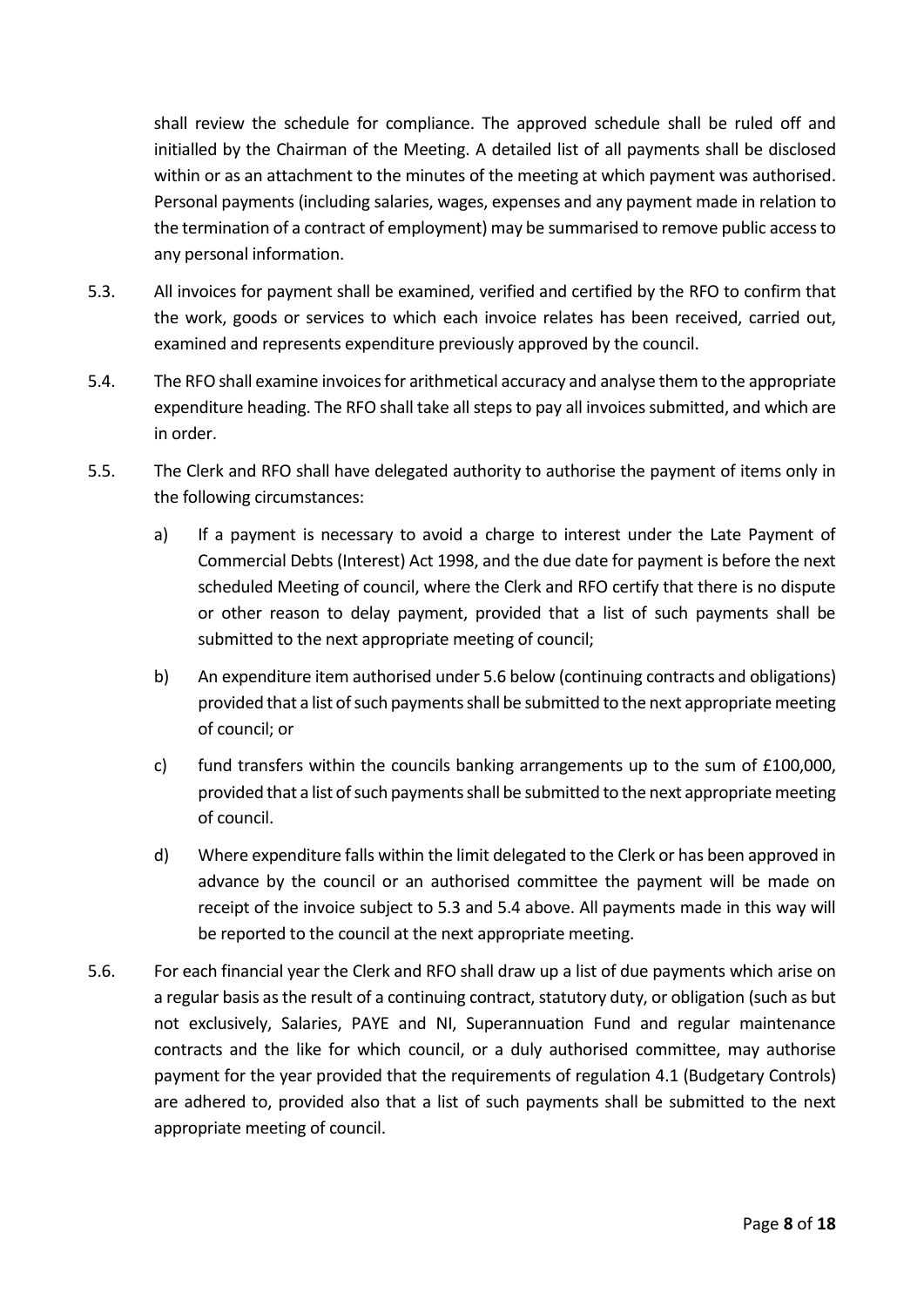- 5.7. A record of regular payments made under 5.6 above shall be drawn up and be signed by two members on each and every occasion when payment is authorised - thus controlling the risk of duplicated payments being authorised and / or made.
- 5.8. In respect of grants a duly authorised committee shall approve expenditure within any limits set by council and in accordance with any policy statement approved by council. Any Revenue or Capital Grant in excess of £5,000 shall before payment, be subject to ratification by resolution of the council.
- 5.9. Members are subject to the Code of Conduct that has been adopted by the council and shall comply with the Code and Standing Orders when a decision to authorise or instruct payment is made in respect of a matter in which they have a disclosable pecuniary or other interest, unless a dispensation has been granted.
- 5.10. The council will aim to rotate the duties of members in these Regulations so that onerous duties are shared out as evenly as possible over time.
- 5.11. Any changes in the recorded details of suppliers, such as bank account records, shall be approved in writing by a Member.

## <span id="page-8-0"></span>**6. INSTRUCTIONS FOR THE MAKING OF PAYMENTS**

- 6.1. The council will make safe and efficient arrangements for the making of its payments.
- 6.2. Following authorisation under Financial Regulation 5 above, the council, a duly delegated committee or, if so delegated, the Clerk or RFO shall give instruction that a payment shall be made.
- 6.3. All payments shall be effected by BACS, cheque or other instructions to the council's bankers, or otherwise, in accordance with a resolution of council.
- 6.4. All payments drawn on the bank account in accordance with the schedule as presented to council or committee shall be authorised by two members of council. A member who is a bank signatory, having a connection by virtue of family or business relationships with the beneficiary of a payment, should not, under normal circumstances, be a signatory to the payment in question
- 6.5. Payment for utility supplies (energy, telephone and water) and any National Non-Domestic Rates may be made by variable direct debit provided that the instructions are signed by two members and any payments are reported to council as made. The approval of the use of a variable direct debit shall be renewed by resolution of the council at least every two years.
- 6.6. Payment for certain items may be made by banker's standing order provided that the instructions are signed, or otherwise evidenced by two members are retained and any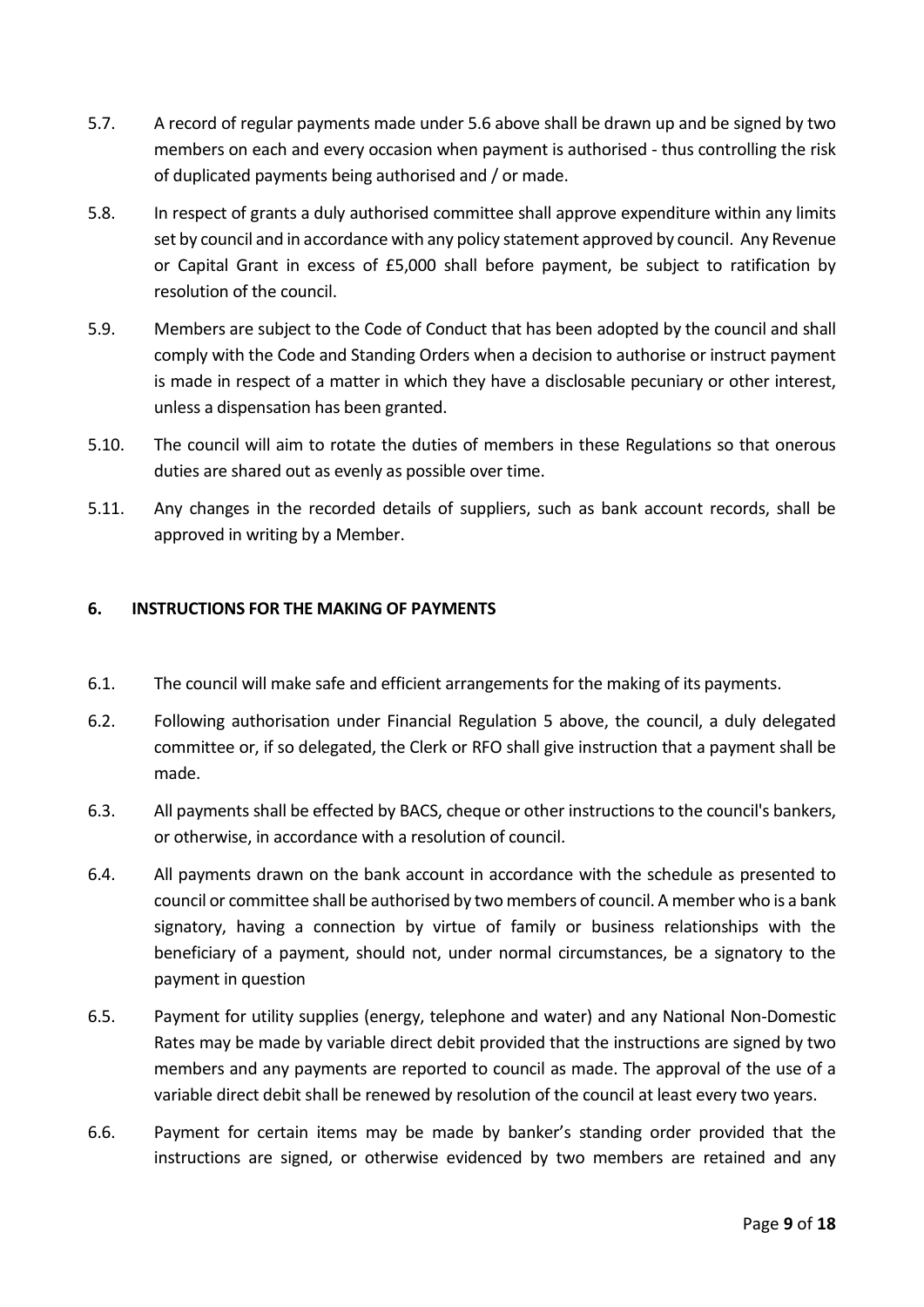payments are reported to council as made. The approval of the use of a banker's standing order shall be renewed by resolution of the council at least every two years.

- 6.7. Payment may be made by BACS or CHAPS methods provided that the instructions for each payment are authorised by two authorised bank signatories and any payments are reported to council as made. The approval of the use of BACS or CHAPS shall be renewed by resolution of the council at least every two years.
- 6.8. Payment may be made by internet banking transfer provided evidence is retained showing which members approved the payment by downloading and saving as a PDF the authorisation from the bank as soon as the payment has been made
- 6.9. Payment of salaries will be made by BACS on the last Friday of each month. Payment will be set-up and authorised in advance subject to section 7.
- 6.10. Where payment is made by internet banking the account signatories shall have copies of the invoices available to view whilst authorising payment. This will usually be done by scanning and sending by email. If an error is identified or there is a question over the payment, the online payment will not be authorised and confirmation will be sought from the Clerk, or the council if necessary, before payment is made.
- 6.11. Where a computer requires use of a personal identification number (PIN) or other password(s), for access to the council's records on that computer, a note shall be made of the PIN and Passwords and shall be handed to and retained by the Chairman of Council in a sealed dated envelope. This envelope may not be opened other than in the presence of two other councillors. After the envelope has been opened, in any circumstances, the PIN and / or passwords shall be changed as soon as practicable. The fact that the sealed envelope has been opened, in whatever circumstances, shall be reported to all members immediately and formally to the next available meeting of the council. This will not be required for a member's personal computer used only for remote authorisation of bank payments.
- 6.12. No employee or councillor shall disclose any PIN or password, relevant to the working of the council or its bank accounts, to any person not authorised in writing by the council or a duly delegated committee.
- 6.13. Regular back-up copies of the records on any computer shall be made and shall be stored securely away from the computer in question, and preferably off site.
- 6.14. The council, and any members using computers for the council's financial business, shall ensure that anti-virus, anti-spyware and firewall, software with automatic updates, together with a high level of security, is used.
- 6.15. Where internet banking arrangements are made with any bank, the Clerk [RFO] shall be appointed as the Service Administrator. The bank mandate approved by the council shall identify a number of councillors who will be authorised to approve transactions on those accounts. The bank mandate will state clearly the amounts of payments that can be instructed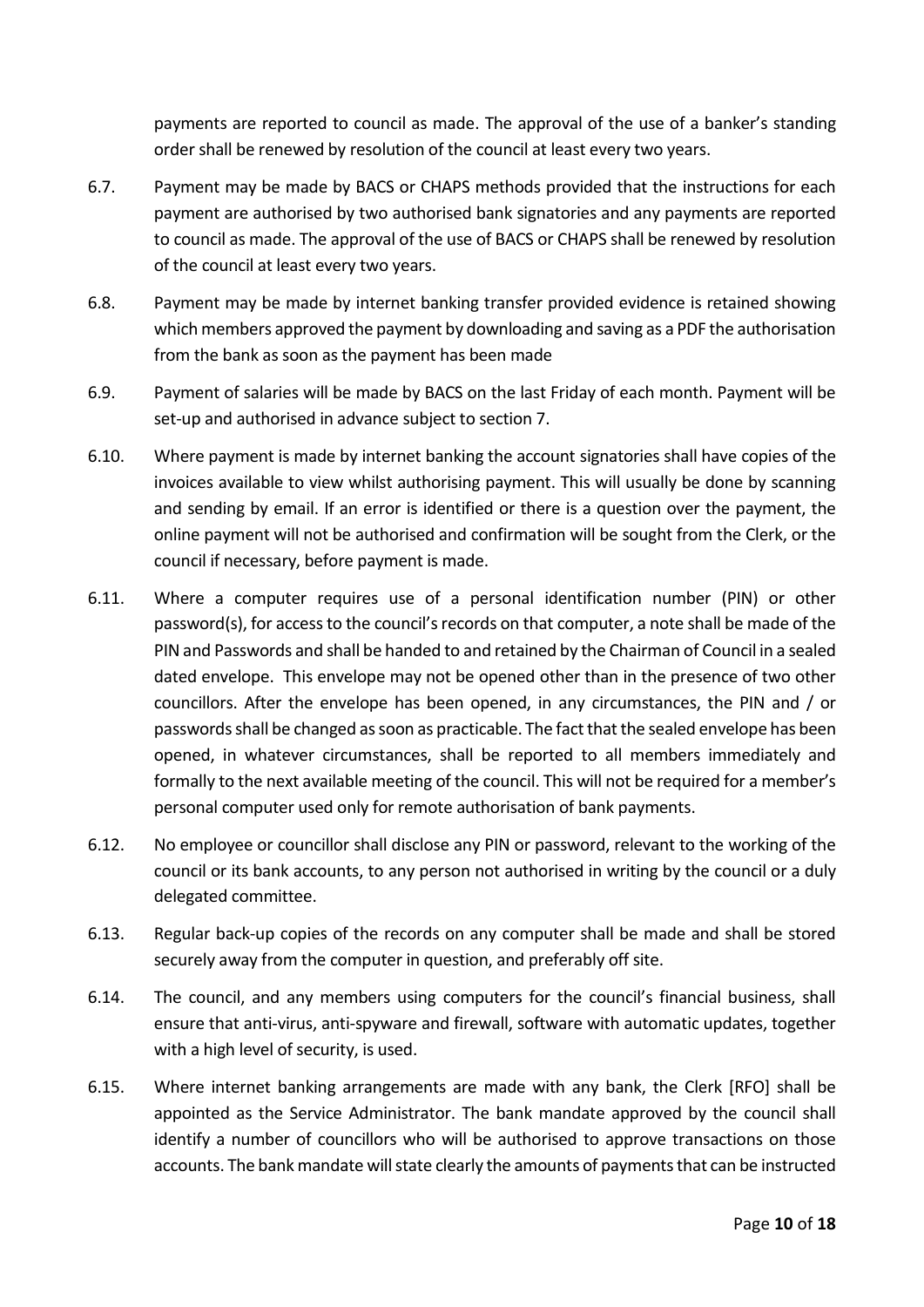by the use of the Service Administrator alone, or by the Service Administrator with a stated number of approvals.

- 6.16. Access to any internet banking accounts will be directly to the access page (which may be saved under "favourites"), and not through a search engine or e-mail link. Remembered or saved passwords facilities must not be used on any computer used for council banking work. Breach of this Regulation will be treated as a very serious matter under these regulations.
- 6.17. Changes to account details for suppliers, which are used for internet banking may only be changed on written hard copy notification by the supplier and supported by hard copy authority for change signed by the Clerk and a councillor. A programme of regular checks of standing data with suppliers will be followed.
- 6.18. Any Debit Card issued for use will be specifically restricted to the Clerk and will also be restricted to a single transaction maximum value of £500 unless authorised by council or finance committee in writing before any order is placed.
- 6.19. A pre-paid debit card may be issued to employees with varying limits. These limits will be set by the council. Transactions and purchases made will be reported to the council and authority for topping-up shall be at the discretion of the council.
- 6.20. Any corporate credit card or trade card account opened by the council will be specifically restricted to use by the Clerk [RFO] and shall be subject to automatic payment in full at each month-end. Personal credit or debit cards of members or staff shall not be used under any circumstances.
- 6.21. The council will not maintain any form of cash float. All cash received must be banked intact. Any payments made in cash by the Clerk (for example for postage or minor stationery items) shall be refunded on a regular basis, at least quarterly.

# <span id="page-10-0"></span>**7. PAYMENT OF SALARIES**

- 7.1. As an employer, the council shall make arrangements to meet fully the statutory requirements placed on all employers by PAYE and National Insurance legislation. The payment of all salaries shall be made in accordance with payroll records and the rules of PAYE and National Insurance currently operating, and salary rates shall be as agreed by council, or duly delegated committee.
- 7.2. Payment of salaries and payment of deductions from salary such as may be required to be made for tax, national insurance and pension contributions, or similar statutory or discretionary deductions must be made in accordance with the payroll records and on the appropriate dates stipulated in employment contracts, provided that each payment is reported to the next available council meeting, as set out in these regulations above.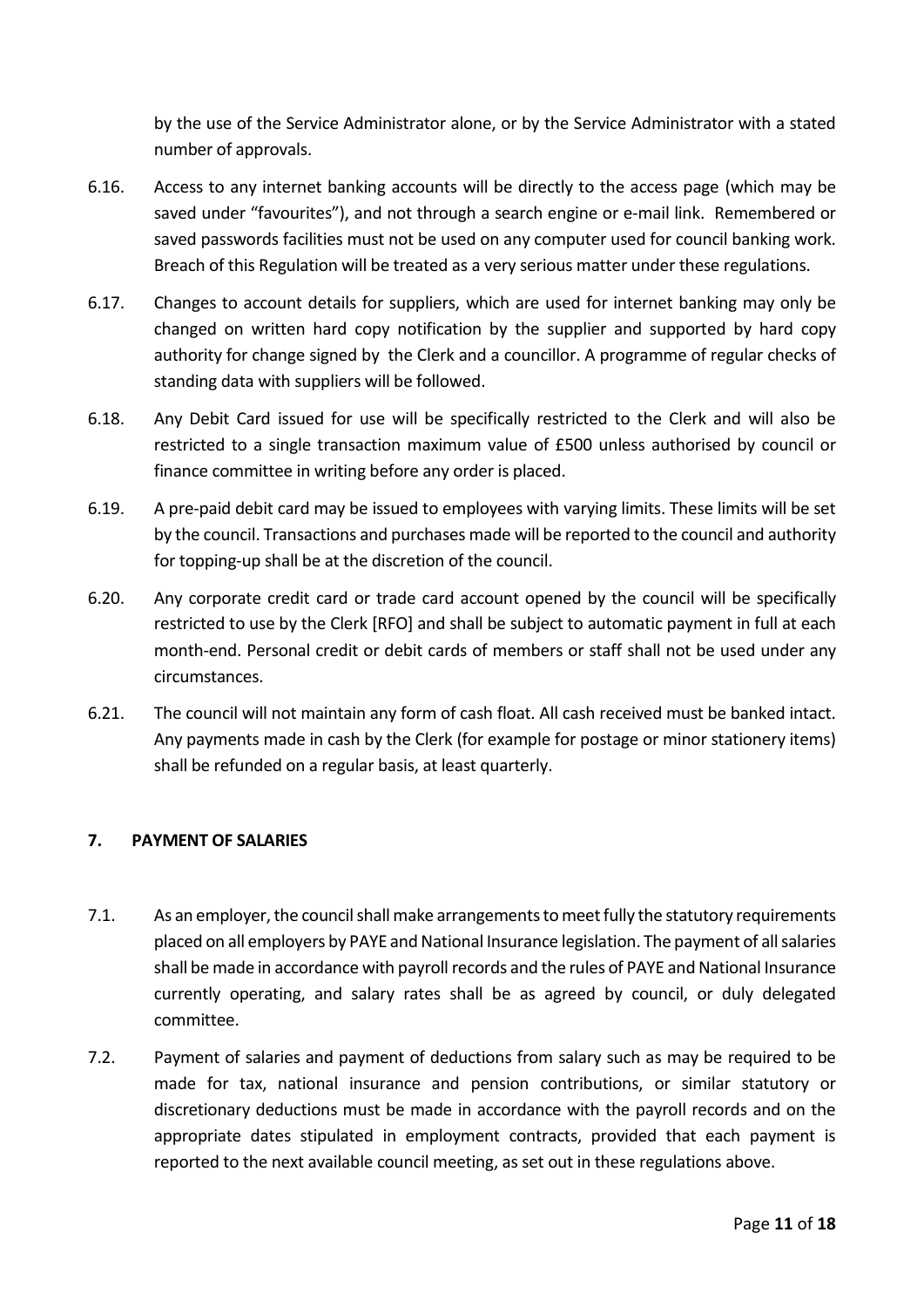- 7.3. No changes shall be made to any employee's pay, emoluments, or terms and conditions of employment without the prior consent of the council.
- 7.4. Each and every payment to employees of net salary and to the appropriate creditor of the statutory and discretionary deductions shall be recorded in a separate confidential record (confidential cash book). This confidential record is not open to inspection or review (under the Freedom of Information Act 2000 or otherwise) other than:
	- a) by any councillor who can demonstrate a need to know;
	- b) by the internal auditor;
	- c) by the external auditor; or
	- d) by any person authorised under Audit Commission Act 1998, or any superseding legislation.
- 7.5. The total of such payments in each calendar month shall be reported with all other payments as made as may be required under these Financial Regulations, to ensure that only payments due for the period have actually been paid.
- 7.6. An effective system of personal performance management should be maintained for the senior officers.
- 7.7. Any termination payments shall be supported by a clear business case and reported to the council. Termination payments shall only be authorised by council.
- 7.8. Before employing interim staff the council must consider a full business case.

#### <span id="page-11-0"></span>**8. LOANS AND INVESTMENTS**

- 8.1. All borrowings shall be effected in the name of the council, after obtaining any necessary borrowing approval. Any application for borrowing approval shall be approved by Council as to terms and purpose. The application for borrowing approval, and subsequent arrangements for the loan shall only be approved by full council.
- 8.2. Any financial arrangement which does not require formal borrowing approval from the Secretary of State/Welsh Assembly Government (such as Hire Purchase or Leasing of tangible assets) shall be subject to approval by the full council. In each case a report in writing shall be provided to council in respect of value for money for the proposed transaction.
- 8.3. The council will arrange with the council's banks and investment providers for the sending of a copy of each statement of account to the Chairman of the council at the same time as one is issued to the Clerk or RFO.
- 8.4. All loans and investments shall be negotiated in the name of the council and shall be for a set period in accordance with council policy.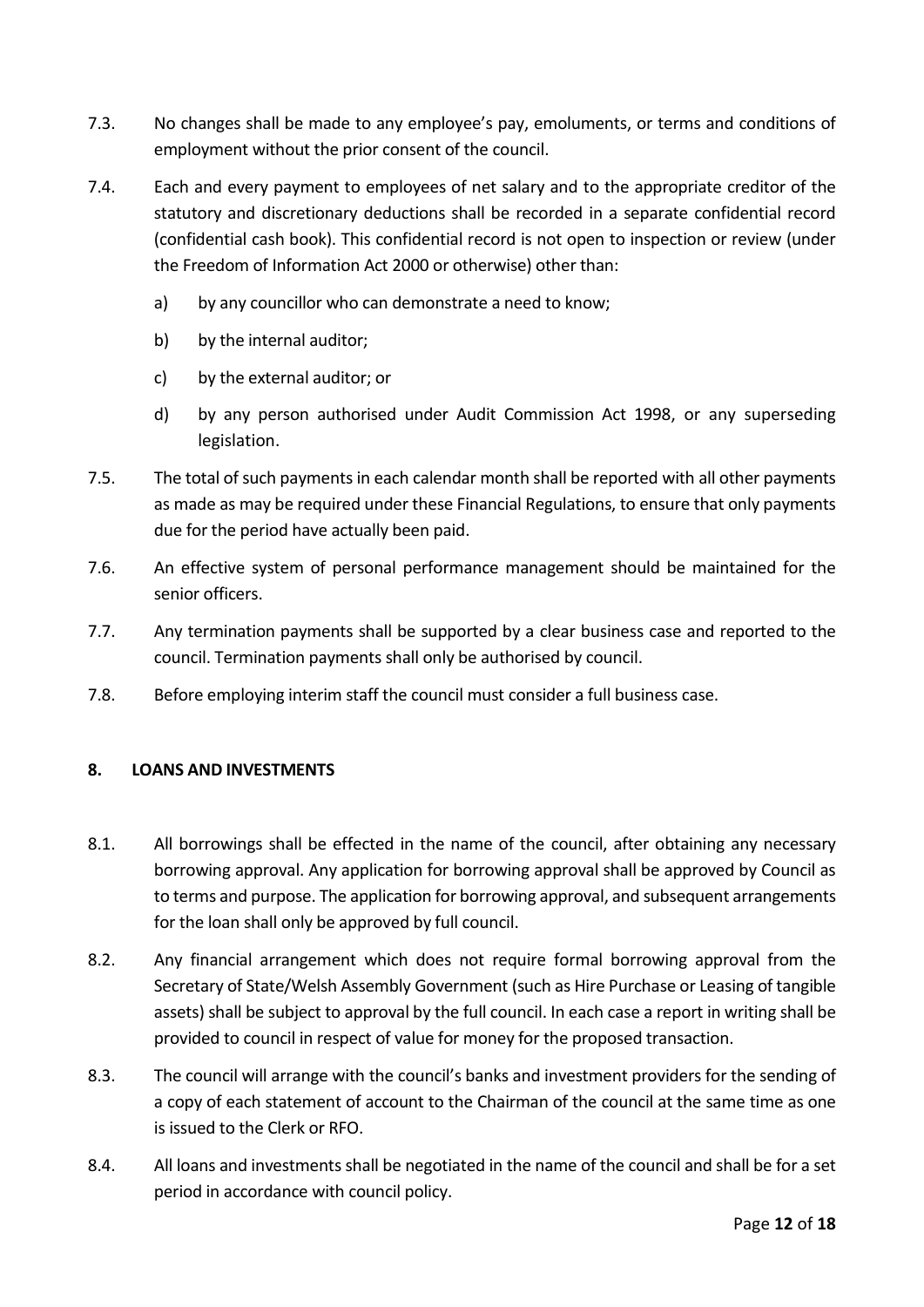- 8.5. The council shall consider the need for an Investment Strategy and Policy which, if drawn up, shall be in accordance with relevant regulations, proper practices and guidance. Any Strategy and Policy shall be reviewed by the council at least annually.
- 8.6. All investments of money under the control of the council shall be in the name of the council.
- 8.7. All investment certificates and other documents relating thereto shall be retained in the custody of the RFO.
- 8.8. Payments in respect of short term or long term investments, including transfers between bank accounts held in the same bank, or branch, shall be made in accordance with Regulation 5 (Authorisation of payments) and Regulation 6 (Instructions for payments).

## <span id="page-12-0"></span>**9. INCOME**

- 9.1. The collection of all sums due to the council shall be the responsibility of and under the supervision of the RFO.
- 9.2. Particulars of all charges to be made for work done, services rendered or goods supplied shall be agreed annually by the council, notified to the RFO and the RFO shall be responsible for the collection of all accounts due to the council.
- 9.3. The council will review all fees and charges at least annually, following a report of the Clerk.
- 9.4. Any sums found to be irrecoverable and any bad debts shall be reported to the council and shall be written off in the year.
- 9.5. All sums received on behalf of the council shall be banked intact as directed by the RFO. In all cases, all receipts shall be deposited with the council's bankers with such frequency as the RFO considers necessary.
- 9.6. The origin of each receipt shall be entered on the paying-in slip.
- 9.7. Personal cheques shall not be cashed out of money held on behalf of the council.
- 9.8. The RFO shall promptly complete any VAT Return that is required. Any repayment claim due in accordance with VAT Act 1994 section 33 shall be made at least annually coinciding with the financial year end.
- 9.9. Where any significant sums of cash are regularly received by the council, the RFO shall take such steps as are agreed by the council to ensure that more than one person is present when the cash is counted in the first instance, that there is a reconciliation to some form of control such as ticket issues, and that appropriate care is taken in the security and safety of individuals banking such cash.
- 9.10. Any income arising which is the property of a charitable trust shall be paid into a charitable bank account. Instructions for the payment of funds due from the charitable trust to the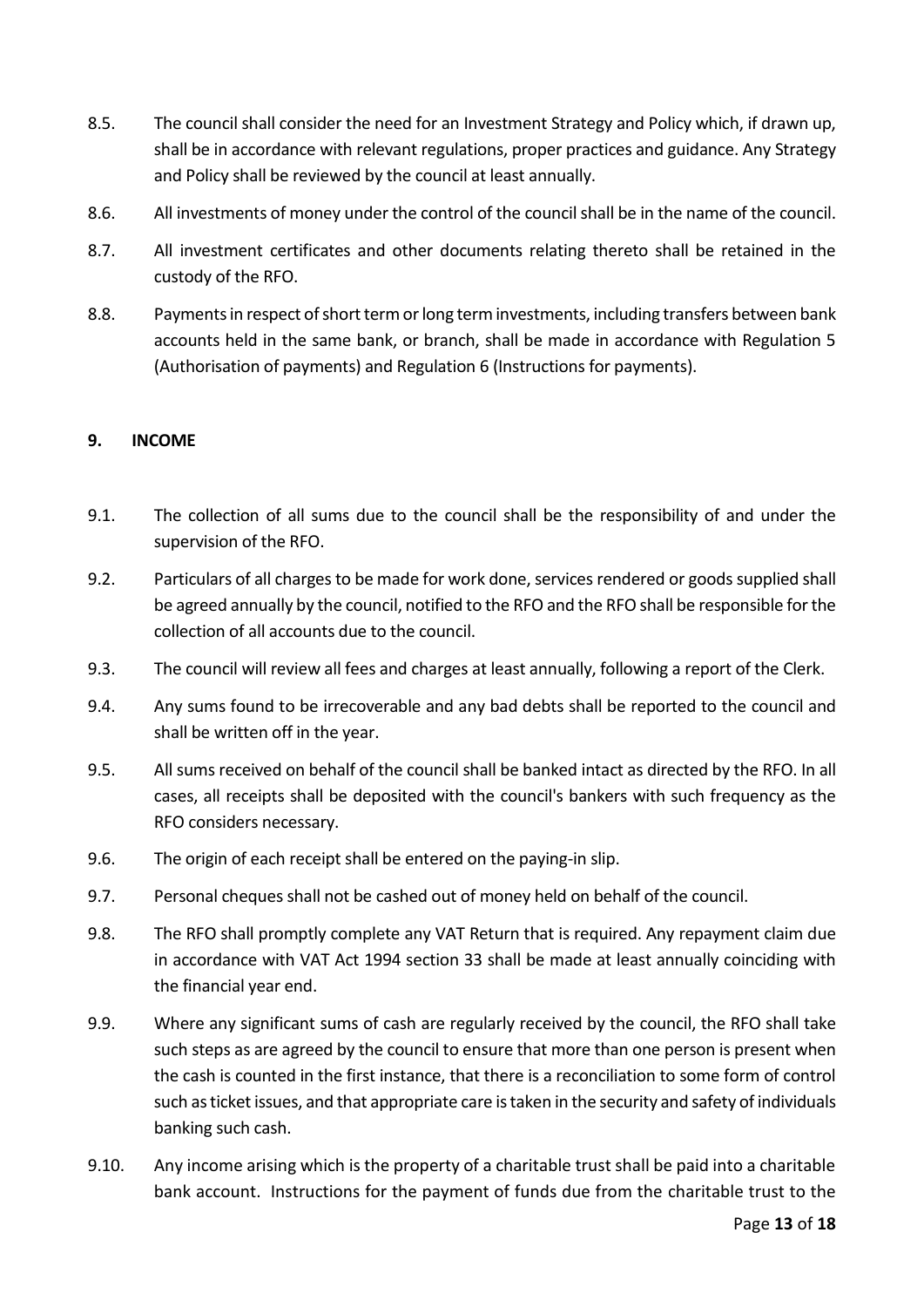council (to meet expenditure already incurred by the authority) will be given by the Managing Trustees of the charity meeting separately from any council meeting (see also Regulation 16 below).

#### <span id="page-13-0"></span>**10. ORDERS FOR WORK, GOODS AND SERVICES**

- 10.1. An official order or letter shall be issued for all work, goods and services unless a formal contract is to be prepared or an official order would be inappropriate. Copies of orders shall be retained.
- 10.2. Order books shall be controlled by the RFO.
- 10.3. All members and officers are responsible for obtaining value for money at all times. An officer issuing an official order shall ensure as far as reasonable and practicable that the best available terms are obtained in respect of each transaction, usually by obtaining three or more quotations or estimates from appropriate suppliers, subject to any *de minimis* provisions in Regulation 11.1 below.
- 10.4. A member may not issue an official order or make any contract on behalf of the council.
- 10.5. The RFO shall verify the lawful nature of any proposed purchase before the issue of any order, and in the case of new or infrequent purchases or payments, the RFO shall ensure that the statutory authority shall be reported to the meeting at which the order is approved so that the minutes can record the power being used.

# <span id="page-13-1"></span>**11. CONTRACTS**

- 11.1. Procedures as to contracts are laid down as follows:
	- a. Every contract shall comply with these financial regulations, and no exceptions shall be made otherwise than in an emergency provided that this regulation need not apply to contracts which relate to items (i) to (vi) below:
		- i. for the supply of gas, electricity, water, sewerage and telephone services;
		- ii. for specialist services such as are provided by legal professionals acting in disputes;
		- iii. for work to be executed or goods or materials to be supplied which consist of repairs to or parts for existing machinery or equipment or plant;
		- iv. for work to be executed or goods or materials to be supplied which constitute an extension of an existing contract by the council;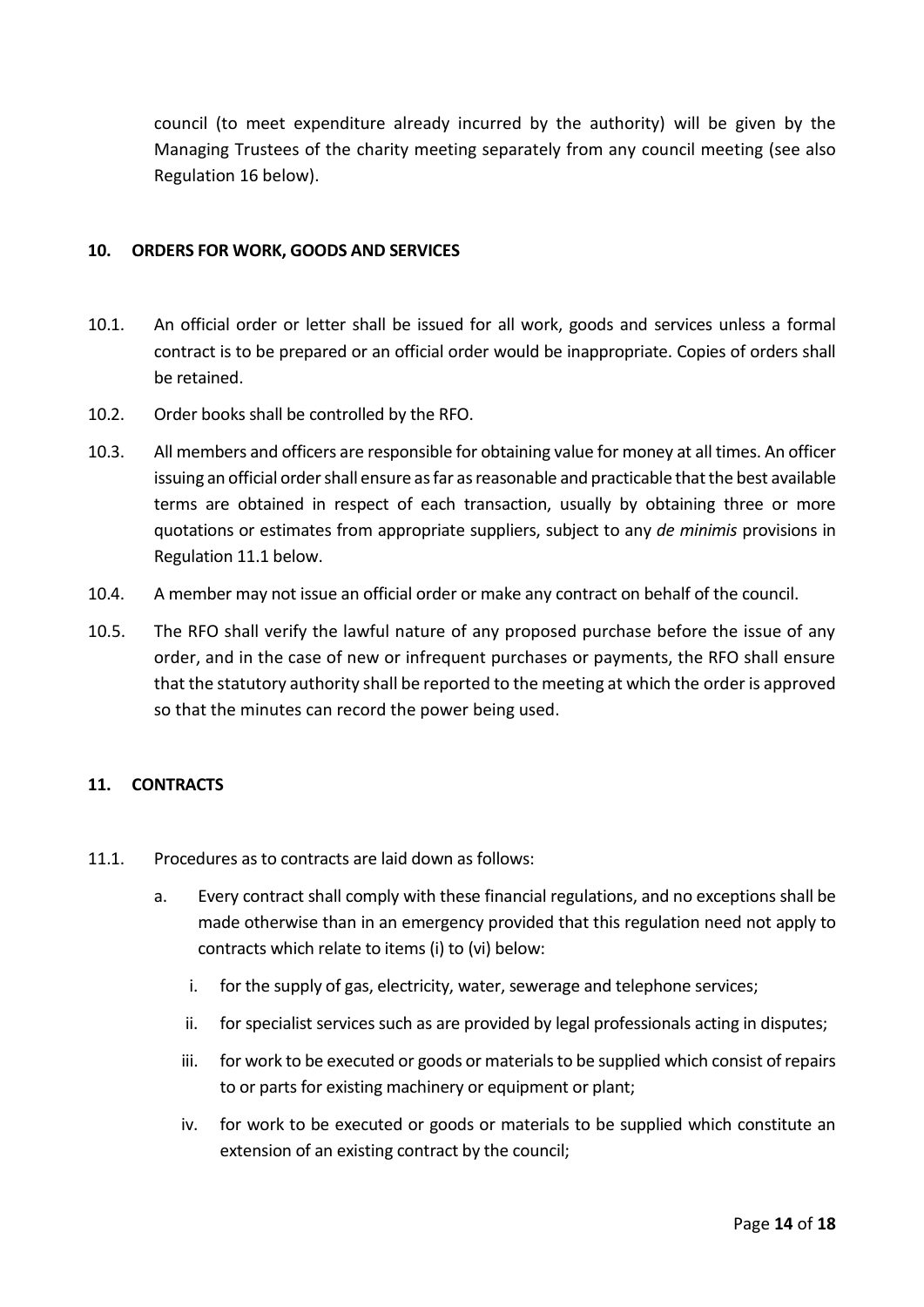- v. for additional audit work of the external auditor up to an estimated value of £500 (in excess of this sum the Clerk and RFO shall act after consultation with the Chairman and Vice Chairman of council); and
- vi. for goods or materials proposed to be purchased which are proprietary articles and / or are only sold at a fixed price.
- b. Where the Council intends to procure or award a public supply contract, public service contract or public works contract as defined by The Public Contracts Regulations 2015 ("the regulations") which is valued at £25,000 or more, the council shall comply with the relevant requirements of the Regulations<sup>1</sup>
- c. The full requirements of The Regulations, as applicable, shall be followed in respect of the tendering and award of a public supply contract, public service contract or public works contract which exceeds thresholds in The Regulations set by the Public Contracts Directive 2014/24EU (which may change from time to time).<sup>2</sup>
- d. When applications are made to waive financial regulations relating to contracts to enable a price to be negotiated without competition the reason shall be embodied in a recommendation to the council.
- e. Such invitation to tender shall state the general nature of the intended contract and the Clerk shall obtain the necessary technical assistance to prepare a specification in appropriate cases. The invitation shall in addition state that tenders must be addressed to the Clerk in the ordinary course of post. Each tendering firm shall be supplied with a specifically marked envelope in which the tender is to be sealed and remain sealed until the prescribed date for opening tenders for that contract.
- f. All sealed tenders shall be opened at the same time on the prescribed date by the Clerk in the presence of at least one member of council.
- g. If less than three tenders are received for contracts above £25,000 or if all the tenders are identical the council may make such arrangements as it thinks fit for procuring the goods or materials or executing the works.
- h. Any invitation to tender issued under this regulation shall be subject to Standing Order 18d<sup>3</sup> and shall refer to the terms of the Bribery Act 2010.
- i. When it is to enter into a contract of less than £25,000 in value for the supply of goods or materials or for the execution of works or specialist services other than such goods, materials, works or specialist services as are excepted as set out in paragraph (a) the Clerk or RFO shall obtain 3 quotations (priced descriptions of the proposed supply); where the value is below £3,000 and above £100 the Clerk or RFO shall strive to obtain 3 estimates. Otherwise, Regulation 10 (3) above shall apply.
	- j. The council shall not be obliged to accept the lowest or any tender, quote or estimate.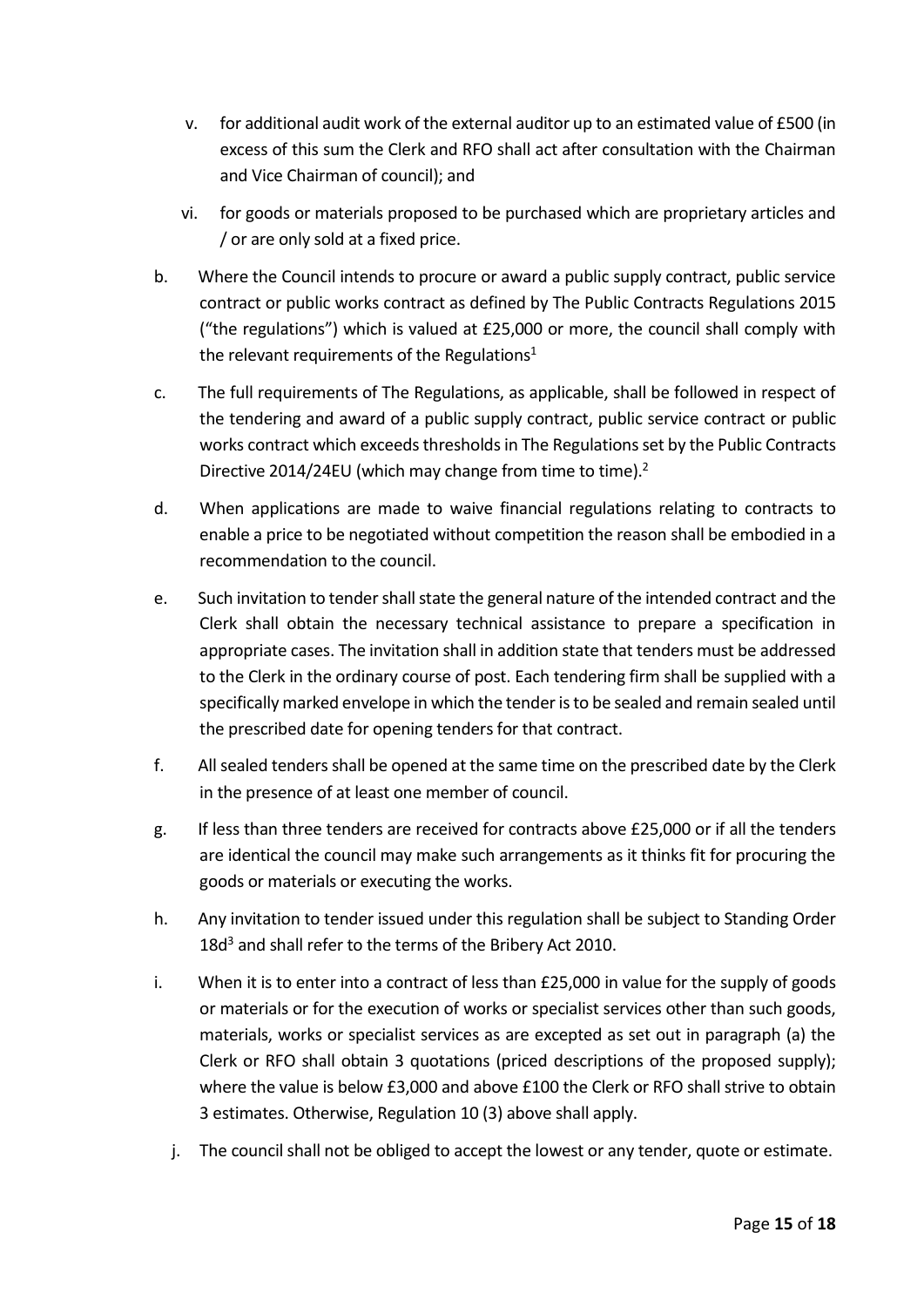k. Should it occur that the council, or duly delegated committee, does not accept any tender, quote or estimate, the work is not allocated and the council requires further pricing, provided that the specification does not change, no person shall be permitted to submit a later tender, estimate or quote who was present when the original decision making process was being undertaken.

## <span id="page-15-0"></span>**12. PAYMENTS UNDER CONTRACTS FOR BUILDING OR OTHER CONSTRUCTION WORKS**

- 12.1. Payments on account of the contract sum shall be made within the time specified in the contract by the RFO upon authorised certificates of the architect or other consultants engaged to supervise the contract (subject to any percentage withholding as may be agreed in the particular contract).
- 12.2. Where contracts provide for payment by instalments the RFO shall maintain a record of all such payments. In any case where it is estimated that the total cost of work carried out under a contract, excluding agreed variations, will exceed the contract sum of 5% or more a report shall be submitted to the council.
- 12.3. Any variation to a contract or addition to or omission from a contract must be approved by the council and Clerk to the contractor in writing, the council being informed where the final cost is likely to exceed the financial provision.

#### <span id="page-15-1"></span>**13. ASSETS, PROPERTIES AND ESTATES**

- 13.1. The Clerk shall make appropriate arrangements for the custody of all title deeds and Land Registry Certificates of properties held by the council. The RFO shall ensure a record is maintained of all properties held by the council, recording the location, extent, plan, reference, purchase details, nature of the interest, tenancies granted, rents payable and purpose for which held in accordance with Accounts and Audit Regulations.
- 13.2. No tangible moveable property shall be purchased or otherwise acquired, sold, leased or otherwise disposed of, without the authority of the council, together with any other consents required by law, save where the estimated value of any one item of tangible movable property does not exceed £250.
- 13.3. No real property (interests in land) shall be sold, leased or otherwise disposed of without the authority of the council, together with any other consents required by law, In each case a report in writing shall be provided to council in respect of valuation and surveyed condition of the property (including matters such as planning permissions and covenants) together with a proper business case (including an adequate level of consultation with the electorate).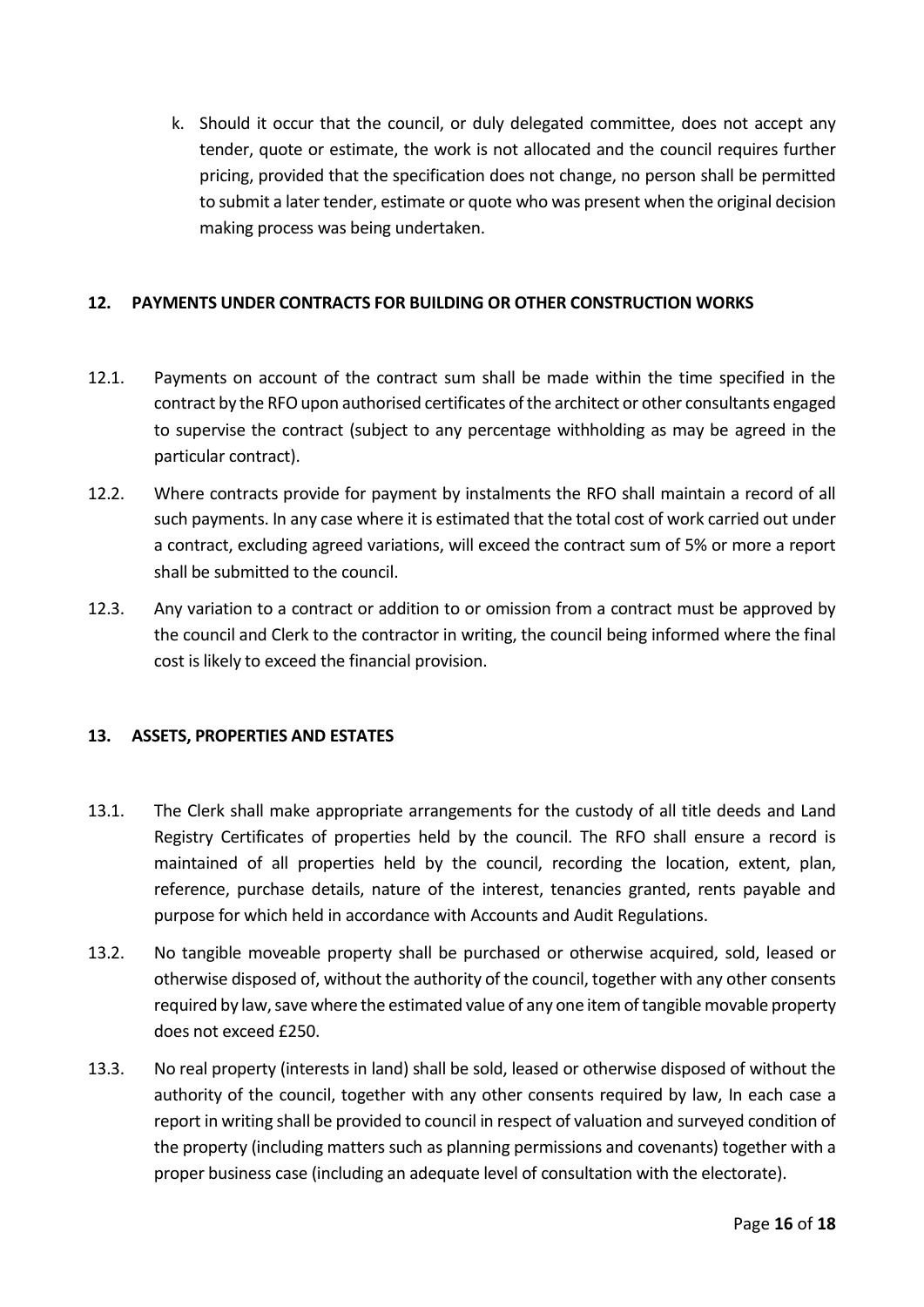- 13.4. No real property (interests in land) shall be purchased or acquired without the authority of the full council. In each case a report in writing shall be provided to council in respect of valuation and surveyed condition of the property (including matters such as planning permissions and covenants) together with a proper business case (including an adequate level of consultation with the electorate).
- 13.5. Subject only to the limit set in Reg. 14.2 above, no tangible moveable property shall be purchased or acquired without the authority of the full council. In each case a report in writing shall be provided to council with a full business case.
- 13.6. The RFO shall ensure that an appropriate and accurate Register of Assets and Investments is kept up to date. The continued existence of tangible assets shown in the Register shall be verified at least annually, possibly in conjunction with a health and safety inspection of assets.

#### <span id="page-16-0"></span>**14. INSURANCE**

- 14.1. Following the annual risk assessment (per Financial Regulation 17), the Clerk (RFO) shall effect all insurances and negotiate all claims on the council's insurers.
- 14.2. The RFO shall keep a record of all insurances effected by the council and the property and risks covered thereby and annually review it.
- 14.3. The RFO shall be notified of any loss liability or damage or of any event likely to lead to a claim, and shall report these to council at the next available meeting.
- 14.4. All appropriate members and employees of the council shall be included in a suitable form of security or fidelity guarantee insurance which shall cover the maximum risk exposure as determined [annually] by the council, or duly delegated committee.

# <span id="page-16-1"></span>**15. CHARITIES**

15.1. Where the council is sole managing trustee of a charitable body the Clerk and RFO shall ensure that separate accounts are kept of the funds held on charitable trusts and separate financial reports made in such form as shall be appropriate, in accordance with Charity Law and legislation, or as determined by the Charity Commission. The Clerk and RFO shall arrange for any audit or independent examination as may be required by Charity Law or any Governing Document.

#### <span id="page-16-2"></span>**16. RISK MANAGEMENT**